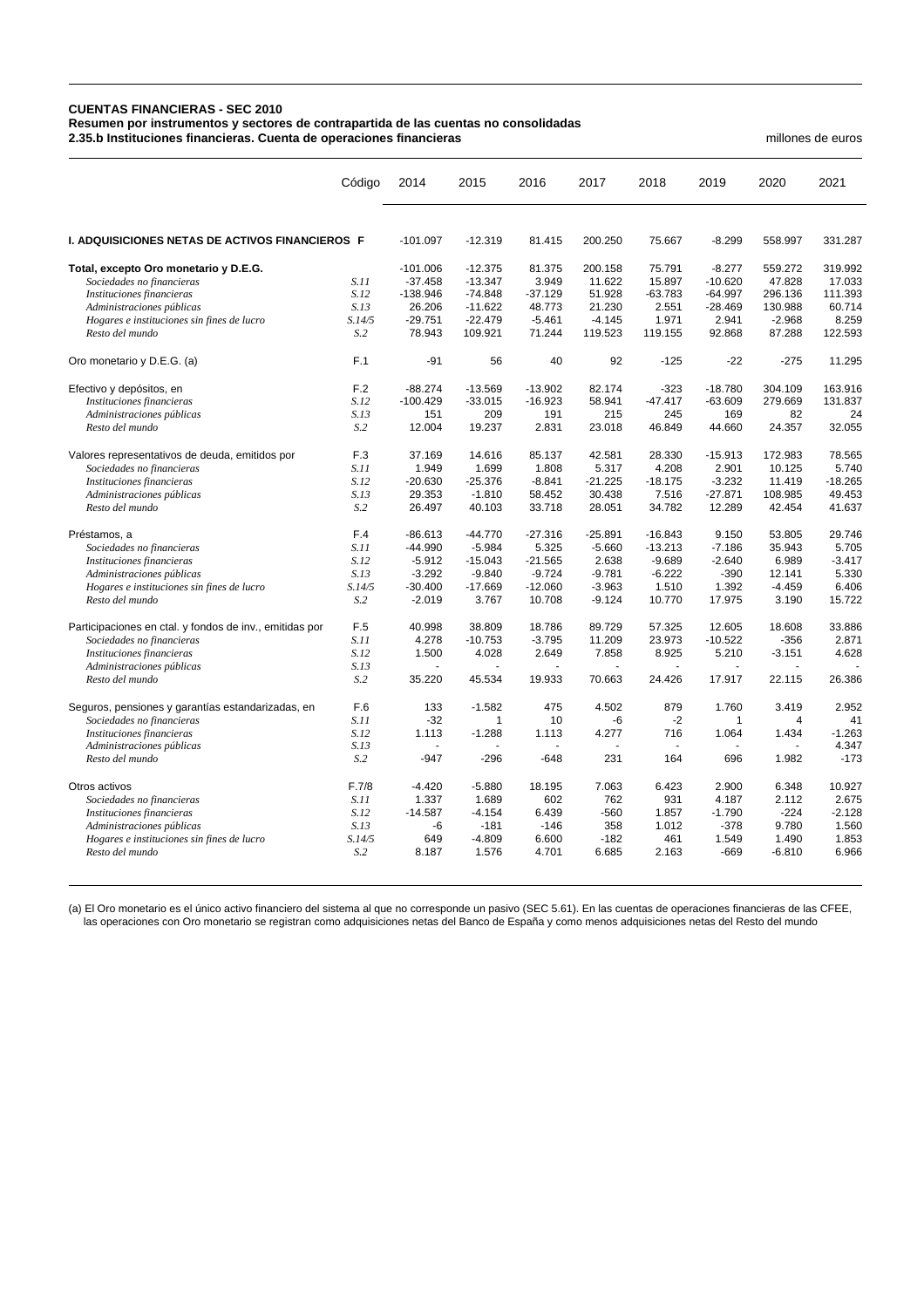## **FINANCIAL ACCOUNTS - ESA 2010**

**Summary by instrument and counterpart sector of the unconsolidated accounts**

EUR millions **2.35.b Financial institutions. Financial transactions account**

| 2020-l       | 2020-II        | 2020-III  | 2020-IV   | 2021-l   | 2021-II  | 2021-III  | 2021-IV  | Code   |                                                     |
|--------------|----------------|-----------|-----------|----------|----------|-----------|----------|--------|-----------------------------------------------------|
|              |                |           |           |          |          |           |          |        |                                                     |
| 124.266      | 319.890        | 34.367    | 80.473    | 120.652  | 104.012  | 34.075    | 72.549   | F      | <b>I. NET ACQUISITION OF FINANCIAL ASSETS</b>       |
| 124.261      | 320.179        | 34.364    | 80.469    | 120.651  | 103.978  | 22.818    | 72.545   |        | Total, excluding monetary gold and SDRs             |
| 11.715       | 35.592         | $-1.587$  | 2.107     | 6.351    | 650      | $-3.688$  | 13.720   | S.11   | Non-financial corporations                          |
| 37.401       | 177.358        | 27.395    | 53.983    | 54.468   | 28.689   | 12.647    | 15.589   | S.12   | Financial institutions                              |
| 13.815       | 68.493         | 23.893    | 24.786    | 25.953   | 19.879   | 5.462     | 9.420    | S.13   | General government                                  |
| $-3.627$     | 5.764          | $-7.834$  | 2.729     | $-1.866$ | 15.638   | $-7.679$  | 2.166    | S.14/5 | Households and non-profit institutions              |
| 64.957       | 32.971         | $-7.503$  | $-3.136$  | 35.745   | 39.123   | 16.075    | 31.650   | S.2    | Rest of the world                                   |
| 5            | $-288$         | 4         | 5         | 1        | 33       | 11.257    | 5        | F.1    | Monetary gold and SDRs (a)                          |
| 96.087       | 177.729        | 8.619     | 21.673    | 62.159   | 47.106   | 22.959    | 31.693   | F.2    | Currency and deposits, claims on                    |
| 43.871       | 171.298        | 23.870    | 40.631    | 59.703   | 23.611   | 25.269    | 23.255   | S.12   | Financial institutions                              |
| 38           | 28             | 19        | $-2$      | $-38$    | 8        | 32        | 22       | S.13   | General government                                  |
| 52.179       | 6.403          | $-15.270$ | $-18.955$ | 2.494    | 23.487   | $-2.343$  | 8.416    | S.2    | Rest of the world                                   |
| 11.728       | 91.868         | 38.606    | 30.781    | 34.960   | 22.112   | $-1.129$  | 22.623   | F.3    | Debt securities, issued by                          |
| 1.235        | 4.295          | 2.701     | 1.894     | 2.425    | 1.289    | 645       | 1.381    | S.11   | Non-financial corporations                          |
| $-3.878$     | 433            | 4.843     | 10.022    | $-5.570$ | $-3.039$ | $-7.772$  | $-1.883$ | S.12   | Financial institutions                              |
| 7.394        | 67.400         | 25.811    | 8.380     | 16.377   | 13.622   | 5.311     | 14.143   | S.13   | General government                                  |
| 6.978        | 19.740         | 5.251     | 10.485    | 21.728   | 10.239   | 687       | 8.982    | S.2    | Rest of the world                                   |
| 15.565       | 43.645         | $-14.801$ | 9.396     | $-1.173$ | 22.192   | $-11.306$ | 20.032   | F.4    | Loans, to                                           |
| 8.338        | 31.951         | $-4.037$  | $-309$    | 1.121    | $-1.718$ | $-5.214$  | 11.516   | S.11   | Non-financial corporations                          |
| $-1.394$     | 6.431          | $-1.569$  | 3.521     | $-3.200$ | 3.885    | $-4.807$  | 705      | S.12   | Financial institutions                              |
| 6.528        | 1.046          | $-1.927$  | 6.494     | 5.715    | 5.637    | $-122$    | $-5.900$ | S.13   | General government                                  |
| $-3.941$     | 6.049          | $-7.852$  | 1.286     | $-2.478$ | 14.616   | $-7.923$  | 2.191    | S.14/5 | Households and non-profit institutions              |
| 6.033        | $-1.832$       | 585       | $-1.596$  | $-2.330$ | $-229$   | 6.760     | 11.520   | S.2    | Rest of the world                                   |
| $-3.851$     | 9.374          | 8.116     | 4.969     | 12.688   | 9.542    | 9.649     | 2.007    | F.5    | Equity and investment fund shares, issued by        |
| $-530$       | 1.051          | -80       | $-798$    | 845      | 375      | 298       | 1.353    | S.11   | Non-financial corporations                          |
| $-3.994$     | $-332$         | 632       | 543       | 443      | 4.504    | 1.710     | $-2.029$ | S.12   | Financial institutions                              |
|              | $\blacksquare$ |           |           |          |          |           |          | S.13   | General government                                  |
| 673          | 8.655          | 7.563     | 5.223     | 11.400   | 4.662    | 7.641     | 2.683    | S.2    | Rest of the world                                   |
| 480          | 498            | 1.046     | 1.395     | 3.100    | $-614$   | 92        | 375      | F.6    | Insurance, pensions and standardised guarantees, of |
| $\mathbf{1}$ | $\mathbf{1}$   | $-2$      | 3         | 1        | $-1$     | 14        | 26       | S.11   | Non-financial corporations                          |
| $-226$       | 143            | 848       | 668       | $-1.010$ | $-753$   | -9        | 510      | S.12   | Financial institutions                              |
|              |                |           |           | 3.989    | 195      | 92        | 71       | S.13   | General government                                  |
| 705          | 353            | 200       | 724       | 121      | $-56$    | -5        | $-233$   | S.2    | Rest of the world                                   |
| 4.251        | $-2.935$       | $-7.222$  | 12.254    | 8.918    | 3.641    | 2.554     | $-4.185$ | F.7/8  | Other assets                                        |
| 2.671        | $-1.706$       | $-169$    | 1.316     | 1.960    | 704      | 568       | $-557$   | S.11   | Non-financial corporations                          |
| 3.022        | $-615$         | $-1.229$  | $-1.402$  | 4.104    | 480      | $-1.743$  | $-4.969$ | S.12   | Financial institutions                              |
| $-145$       | 19             | -9        | 9.915     | $-89$    | 416      | 149       | 1.084    | S.13   | General government                                  |
| 313          | $-284$         | 18        | 1.443     | 612      | 1.022    | 244       | $-25$    | S.14/5 | Households and non-profit institutions              |
| $-1.610$     | $-349$         | $-5.833$  | 982       | 2.331    | 1.019    | 3.335     | 281      | S.2    | Rest of the world                                   |
|              |                |           |           |          |          |           |          |        |                                                     |

(a) Monetary gold is the only financial asset for which there is no counterpart liability in the system (ESA 5.61). In the financial transactions account of the FASE, transactions with monetary gold are recorded as net acquisitions of the Banco de España and as net acquisitions, with the opposite sign, of the rest of the world.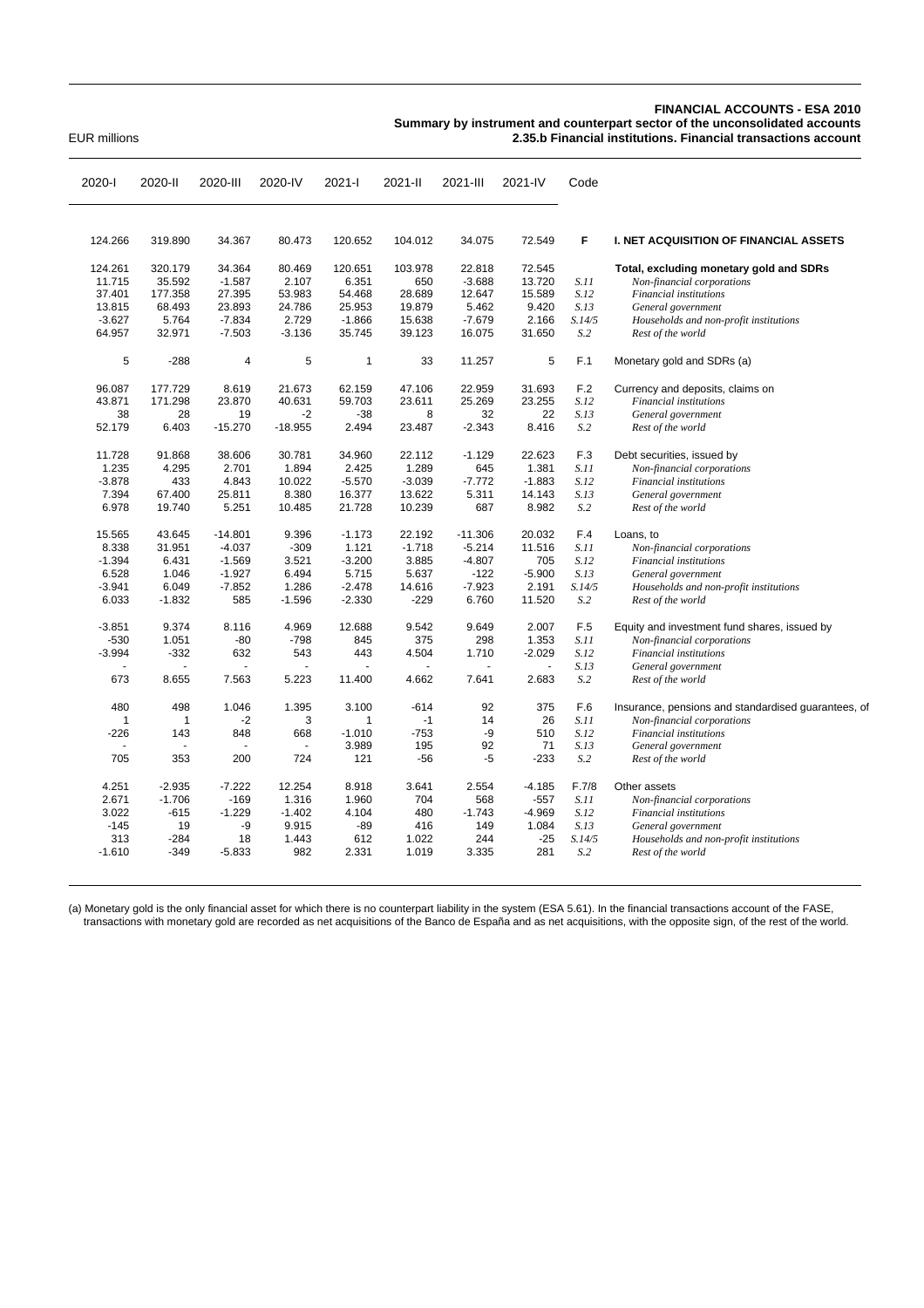## **CUENTAS FINANCIERAS - SEC 2010**

**Resumen por instrumentos y sectores de contrapartida de las cuentas no consolidadas**

**2.35.b Instituciones financieras. Cuenta de operaciones financieras** millones de euros

|                                                                         | Código                          | 2014                | 2015               | 2016                | 2017                | 2018               | 2019                | 2020               | 2021               |
|-------------------------------------------------------------------------|---------------------------------|---------------------|--------------------|---------------------|---------------------|--------------------|---------------------|--------------------|--------------------|
| <b>TOTAL</b>                                                            |                                 | $-101.097$          | $-12.319$          | 81.415              | 200.250             | 75.667             | $-8.299$            | 558.997            | 331.287            |
| II. OPERACIONES FINANCIERAS NETAS (=I-III)                              | <b>B.9</b>                      | 24.788              | 18.717             | 21.085              | 25.976              | 34.439             | 28.859              | 36.916             | 40.120             |
| Total, excepto Oro monetario y D.E.G.                                   |                                 | 24.879              | 18.661             | 21.046              | 25.887              | 34.565             | 28.880              | 37.187             | 39.886             |
| Sociedades no financieras                                               | S.11                            | $-37.488$           | $-5.354$           | $-14.631$           | $-15.328$           | 4.217              | $-17.661$           | 4.930              | $-18.559$          |
| Administraciones públicas                                               | S.13                            | 19.887              | $-12.164$          | 56.040              | 10.148              | $-6.102$           | $-20.871$           | 116.025            | 27.269             |
| Hogares e instituciones sin fines de lucro                              | S.14/5                          | $-22.105$           | $-38.739$          | $-24.112$           | $-23.741$           | $-24.155$          | $-40.233$           | $-74.445$          | $-44.565$          |
| Resto del mundo<br>Sin sectorizar                                       | S <sub>2</sub><br>$\sim$        | 71.809<br>$-7.224$  | 72.026<br>2.892    | 16.585<br>$-12.837$ | 39.032<br>15.776    | 60.982<br>$-377$   | 93.838<br>13.806    | $-12.155$<br>2.832 | 76.710<br>$-968$   |
| Oro monetario y D.E.G.                                                  | F.1                             | $-91$               | 56                 | 39                  | 89                  | $-126$             | $-21$               | $-271$             | 234                |
| III. PASIVOS NETOS CONTRAIDOS                                           | F                               | $-125.885$          | $-31.036$          | 60.330              | 174.274             | 41.228             | $-37.158$           | 522.081            | 291.167            |
| Total, excepto Oro monetario y D.E.G.                                   |                                 | $-125.885$          | $-31.036$          | 60.329              | 174.271             | 41.226             | $-37.157$           | 522.085            | 280.106            |
| Sociedades no financieras                                               | S.11                            | 31                  | $-7.993$           | 18.580              | 26.950              | 11.680             | 7.041               | 42.898             | 35.592             |
| Instituciones financieras                                               | S.12                            | $-138.946$          | $-74.848$          | $-37.129$           | 51.928              | $-63.783$          | $-64.997$           | 296.136            | 111.393            |
| Administraciones públicas                                               | S.13                            | 6.318               | 542                | $-7.267$            | 11.082              | 8.653              | $-7.599$            | 14.963             | 33.446             |
| Hogares e instituciones sin fines de lucro                              | S.14/5                          | $-7.646$            | 16.260             | 18.651              | 19.595              | 26.127             | 43.174              | 71.477             | 52.824             |
| Resto del mundo<br>Sin sectorizar                                       | S <sub>0</sub><br>$\sim$ $\sim$ | 7.134<br>7.224      | 37.894<br>$-2.892$ | 54.658<br>12.837    | 80.492<br>$-15.776$ | 58.172<br>377      | $-970$<br>$-13.806$ | 99.443<br>$-2.832$ | 45.883<br>968      |
| Oro monetario y D.E.G. (a)                                              | F.1                             |                     |                    | $\mathbf{1}$        | 3                   | $\overline{2}$     | $-2$                | $-4$               | 11.061             |
| Efectivo y depósitos, mantenidos por                                    | F.2                             | $-103.215$          | 13.018             | 77.810              | 154.226             | 24.433             | $-28.556$           | 503.050            | 260.003            |
| Sociedades no financieras                                               | S.11                            | $-5.525$            | $-285$             | 21.409              | 26.349              | 6.793              | 9.117               | 40.418             | 25.635             |
| Instituciones financieras                                               | S.12                            | $-100.429$          | $-33.015$          | $-16.923$           | 58.941              | $-47.417$          | $-63.609$           | 279.669            | 131.837            |
| Administraciones públicas                                               | S.13                            | 11.215              | 1.528              | $-6.166$            | 13.651              | 9.299              | $-7.381$            | 14.788             | 33.881             |
| Hogares e instituciones sin fines de lucro                              | S.14/5                          | $-10.882$           | $-4.911$           | 8.973               | $-2.650$            | 23.941             | 37.841              | 74.630             | 42.492             |
| Resto del mundo                                                         | S <sub>0</sub>                  | 2.405               | 49.701             | 70.517              | 57.935              | 31.818             | $-4.523$            | 93.544             | 26.157             |
| Valores representativos de deuda, en poder de                           | F.3                             | $-68.218$           | $-61.655$          | $-34.721$           | $-33.031$           | $-20.501$          | 6.876               | 11.386             | 1.086              |
| Sociedades no financieras                                               | S.11                            | $-5.797$            | $-8.099$           | 1.568               | $-3.061$            | 304                | $-739$              | $-3.344$           | $-1.378$           |
| Instituciones financieras                                               | S.12                            | $-20.630$           | $-25.376$          | $-8.841$            | $-21.225$<br>$-749$ | $-18.175$          | $-3.232$            | 11.419<br>5        | $-18.265$          |
| Administraciones públicas<br>Hogares e instituciones sin fines de lucro | S.13<br>S.14/5                  | $-963$<br>$-23.536$ | $-985$<br>$-2.714$ | -376<br>$-1.757$    | $-9.547$            | $-479$<br>$-3.078$ | $-48$<br>1.134      | $-2.290$           | $-164$<br>$-2.698$ |
| Resto del mundo                                                         | S <sub>2</sub>                  | $-17.292$           | $-24.481$          | $-25.315$           | 1.552               | 927                | 9.761               | 5.595              | 23.591             |
| Préstamos, concedidos por                                               | F.4                             | $-3.058$            | $-15.869$          | $-18.278$           | $-4.382$            | 6.295              | $-16.225$           | 10.017             | $-9.840$           |
| Sociedades no financieras                                               | S.11                            | $-113$              | $-1.823$           | 636                 | $-488$              | 917                | $-2.807$            | $-100$             | 31                 |
| Instituciones financieras                                               | S.12                            | $-5.912$            | $-15.043$          | $-21.565$           | 2.638               | $-9.689$           | $-2.640$            | 6.989              | $-3.417$           |
| Administraciones públicas                                               | S.13                            | 563                 | ٠                  | $-264$              | $-299$              | ÷,                 |                     |                    |                    |
| Hogares e instituciones sin fines de lucro<br>Resto del mundo           | S.14/5<br>S.2                   | 2.403               | 997                | 2.915               | $-6.232$            | 15.067             | $-10.778$           | 3.129              | $-6.454$           |
|                                                                         |                                 |                     |                    |                     |                     |                    |                     |                    |                    |
| Participaciones en el ctal. y fondos de inv., de                        | F.5                             | 37.670              | 35.007             | 20.556              | 50.755              | 32.179             | 3.640               | $-5.702$           | 28.481             |
| Sociedades no financieras                                               | S.11                            | 3.668               | $-532$             | $-2.357$            | $-700$              | 3.420              | $-1.214$            | 286                | 4.181              |
| Instituciones financieras<br>Administraciones públicas                  | S.12<br>S.13                    | 1.500<br>$-2.025$   | 4.028<br>$-73$     | 2.649<br>$-275$     | 7.858<br>$-1.377$   | 8.925<br>-77       | 5.210<br>$-133$     | $-3.151$<br>209    | 4.628<br>$-170$    |
| Hogares e instituciones sin fines de lucro                              | S.14/5                          | 16.864              | 17.538             | 13.333              | 20.818              | 8.983              | $-3.057$            | $-429$             | 17.968             |
| Resto del mundo                                                         | S.2                             | 17.662              | 14.046             | 7.206               | 24.156              | 10.928             | 2.834               | $-2.618$           | 1.874              |
| Seguros, pensiones y garantías estand., a favor de                      | F.6                             | 12.317              | 3.753              | 6.960               | 11.097              | $-2.981$           | 9.731               | $-1.468$           | $-3.717$           |
| Sociedades no financieras                                               | S.11                            | $-1.294$            | 458                | 3.677               | $-2.638$            | 1.439              | $-244$              | -464               | 870                |
| Instituciones financieras                                               | S.12                            | 1.113               | $-1.288$           | 1.113               | 4.277               | 716                | 1.064               | 1.434              | $-1.263$           |
| Hogares e instituciones sin fines de lucro<br>Resto del mundo           | S.14/5<br>S <sub>0</sub>        | 11.237<br>1.262     | 5.456<br>$-873$    | 2.736<br>$-566$     | 7.954<br>1.504      | $-4.263$<br>$-873$ | 7.276<br>1.636      | $-3.854$<br>1.416  | $-3.917$<br>593    |
|                                                                         |                                 |                     |                    |                     |                     |                    |                     |                    |                    |
| Otros pasivos<br>Sociedades no financieras                              | F.7/8<br><i>S.11</i>            | $-1.380$<br>9.091   | $-5.289$<br>2.288  | 8.002<br>$-6.353$   | $-4.394$<br>7.489   | 1.801<br>$-1.192$  | $-12.623$<br>2.928  | 4.802<br>6.102     | 4.093<br>6.253     |
| Instituciones financieras                                               | S.12                            | $-14.587$           | $-4.154$           | 6.439               | -560                | 1.857              | $-1.790$            | $-224$             | $-2.128$           |
| Administraciones públicas                                               | S.13                            | $-2.472$            | 72                 | $-188$              | $-144$              | -90                | $-36$               | $-40$              | $-101$             |
| Hogares e instituciones sin fines de lucro                              | S.14/5                          | $-1.329$            | 892                | $-4.634$            | 3.020               | 544                | $-21$               | 3.418              | $-1.021$           |
| Resto del mundo                                                         | S.2                             | 693                 | $-1.496$           | -99                 | 1.577               | 305                | 102                 | $-1.623$           | 122                |
| Sin sectorizar                                                          | Ξ.                              | 7.224               | $-2.892$           | 12.837              | $-15.776$           | 377                | $-13.806$           | $-2.832$           | 968                |
|                                                                         |                                 |                     |                    |                     |                     |                    |                     |                    |                    |